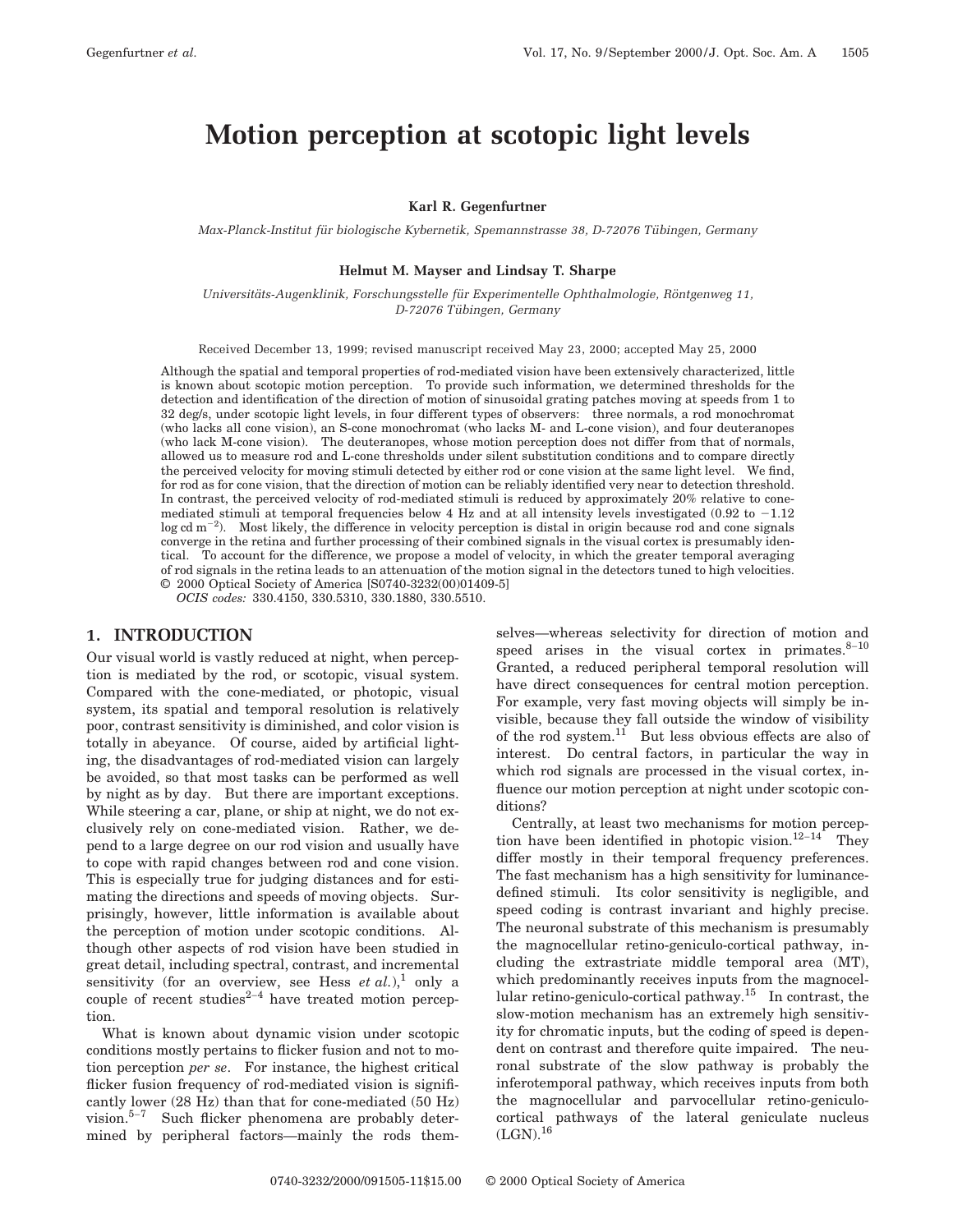Do rod signals contribute to both of these motion systems or only to one of them? Based on the low temporal frequency preference of rod vision, one might expect a dominance of the slow-motion pathway in scotopic vision. However, contrast gain and heterochromatic modulation sensitivities in macaque monkeys reveal rod input in both magno-  $(M-)$  and parvo-  $(P-)$  system cells, although it is much more apparent and less variable in M- than in P-pathway cells (see, e.g., Virsu and Lee,  $^{17}$  Virsu *et al.*,  $^{18}$ Purpura *et al.*, <sup>19</sup> and Lee *et al.*20). Thus the physiological evidence could be interpreted to mean that the fastmotion pathway dominates in scotopic vision. On the other hand, psychophysical measurements $^{21}$  indicate that the spatial resolution of the rod system is clearly above that of the M-pathway, suggesting that the rods also contribute importantly to the P-system and presumably to the slow-motion pathway.

Any analysis of the distribution of rod inputs to motion perception is further complicated by questions about the correlation between the two retinocortical systems and the two retinal pathways involved in the processing of rod signals. Anatomical and physiological studies indicate that at least two pathways are available for the transmission of rod signals through the mammalian retina: one through the rod bipolars that predominates at low intensities and the other through rod–cone gap junctions and cone bipolars that predominates at higher intensities.22–<sup>26</sup> Psychophysical and electrophysiological studies in man support an analogous rod duality in the human visual system; the clearest signature of which is a loss of flicker visibility and a corresponding reduction in electroretinographic response amplitude at frequencies near 15 Hz and at intensities near 0 log scotopic td caused by destructive interference between slow (low intensity) and fast (high intensity) rod signals.<sup>5,27–33</sup> Are these slow and fast rod flicker signals correlated with the two cortical motion systems? Does the rod visual system at low intensities, at which only the slow retinal pathway is functioning, have access to the fast cortical motion system?

Our experiments were devised to address such questions, while characterizing sensitivity to direction of motion and to speed at low light levels. To simplify the interpretation of the data, the experiments were conducted in individuals lacking partially (dichromats and a bluecone monochromat) or totally (a rod monochromat) the function of the photopic, or cone, visual system. The use of dichromats, in particular, allows us to determine rod and cone sensitivities at the same light levels in the same individuals.

Preliminary reports of some of these data have been presented in Mayser *et al.*<sup>34</sup> and in Gegenfurtner *et al.*<sup>3</sup>

## **2. GENERAL METHODS**

#### **A. Subjects**

In total, nine subjects participated in the experiments. Three of the subjects, TE, CF, HM, had normal or corrected-to-normal visual acuity and normal color vision. The remaining six subjects had color vision deficiencies. Subject KN is a typical, complete achromat, or rodmonochromat, for whom extensive psychophysical and electroretinographic investigations have established that he has no functioning cone vision (for a review, see Ref. 35). Molecular genetic analysis has revealed that he is homozygous for a mutation—a C→T transition at nucleotide 887, causing an arginine-to-tryptophan replacement at codon 283—in the CNGA3 gene, which encodes the  $\alpha$ -subunit of the cone photoreceptor cGMP-gated cation channel, a key component of the phototransduction pathway.36 Subject PS is an S-cone (or blue-cone) monochromat, who has only functioning rods and S cones. He is known to lack M- and L-cone functions on both psychophysical and molecular genetic grounds.37–<sup>39</sup> He has two X-chromosome opsin genes but has an upstream deletion in the region that controls their expression. The four other subjects, AZ, MM, SH, and GE, are deuteranopes, lacking the M-cone function. All are single-gene dichromats, with a solitary L-cone pigment gene in the opsin gene array on their X chromosome, as confirmed by their Rayleigh matches, by their psychophysically measured spectral sensitivities, and by the amino acid sequences of their single X-linked cone pigment as deduced from its gene sequences (for details, see Sharpe  $et al.<sup>40</sup>$  and Jägle *et al.*<sup>41</sup>).

#### **B. Equipment**

The stimuli were displayed on a Sony 560 SE color CRT monitor that was driven by a Cambridge Research VSG 2/3 graphics board with a refresh rate of 120 Hz noninterlaced. The images were generated on the monitor by reading through the picture memory in a raster scan and then interpreting the numbers in each location as a color defined in a 256-element color look-up table. The numbers in the look-up table had an intensity resolution of 12 bits and were used, via two combined 8-bit digital-toanalog converters, to control the intensity of each of the three monitor primaries. The luminances of each of the phosphors were measured at various output voltage levels with a Graseby Optronics Model 370 radiometer with a Model 265 photometric filter. They were subsequently checked and confirmed with a second photometer (P-9710-1, VL-3701-2, Gigahertz Optik, Munich). A smooth function was used to interpolate between the measured points, and look-up tables were generated to linearize the relationship between voltage output and luminance. We also made sure that additivity of the three phosphors held over the range of intensities used in these experiments.<sup>42</sup> All the displays in the present experiments had a space– time averaged luminance of 8.35 cd m<sup>-2</sup> (0.92 log cd m<sup>-2</sup>), corresponding to a retinal illuminance of 2.44 log photopic td or 2.83 log scotopic td calculated for a mean pupil diameter of 6.5 mm and a correlated color temperature of 6500 K. A Photo Research PR 650 spectroradiometer was used to measure the spectra of the red, green, and blue phosphors at their maximum intensity setting. The spectra were multiplied with the CIE 1931 color matching functions, as revised by Judd [see Wyszecki and Stiles,433] Table 1(5.5.3)], to derive CIE *x, y* chromaticity coordinates and the luminance  $Y$  of the phosphors.<sup>44</sup> All further references to luminance and photometric luminance refer to the photopic luminous efficiency function  $V(\lambda)$  as modified by Judd.43 The primaries of our monitor had *x, y, Y* coordinates of 0.613, 0.343, 5.144 (red); 0.283, 0.599, 13.19 (green); and 0.155, 0.067, 1.602 (blue). The moni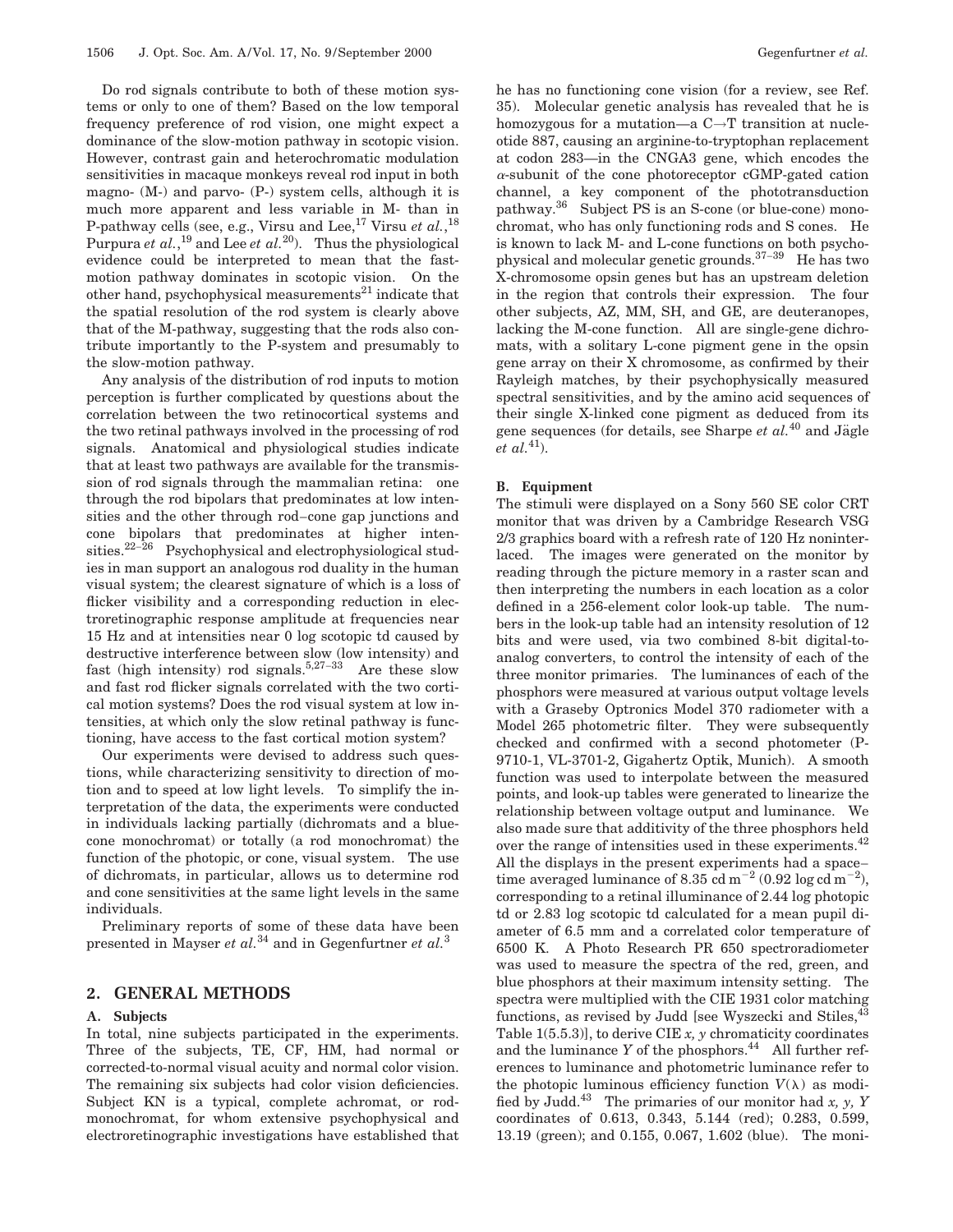tor spectra were multiplied with the Smith and Pokorny<sup>45</sup> cone fundamentals to calculate absorptions and contrasts in the L, M, and S cones.

### **C. Stimuli**

The stimuli in all experiments were drifting onedimensional 1 cycle/degree (c/deg) sine-wave gratings of different color, direction, and temporal frequency. Since all stimuli had a fixed spatial frequency of 1 c/deg, the values for temporal frequency in Hz and speed in deg/s are identical. All stimuli were symmetric modulations around a neutral white point  $(x, y, Y = 0.335,$ 0.368, 8.35) along various directions in color space chosen to excite differentially various classes of photoreceptors. For the experiments with the color normals and the rod monochromat (KN), stimuli were modulated along the luminance axis. For blue-cone monochromat observer PS, two color directions were chosen that modulated the S cones and rods, exclusively, achieving 82% contrast in the rods and 6% contrast in the S cones for maximum modulation in the rod direction and 76% contrast in the S cones and 1.2% in the rods for maximum modulation in the S-cone direction. For the deuteranopes, two different color directions were chosen that modulated rods and L cones exclusively (without any S-cone modulation). For them, the highest possible contrasts were 27.5% L-cone modulation (at 0.29% rod contrast) and 24.7% rod modulation (at 0.08% L-cone contrast).

The stimuli were displayed to the observers in an otherwise dark room. Viewing was with natural pupils. In addition to regular viewing, the stimuli were also presented while the observers were wearing custom-modified skiing goggles equipped with neutral-density filters (Göttingen Farbfilter, Göttingen). The goggles did not restrict the peripheral or central viewing fields. The filters reduced the light level by 1.02 (producing a space–time average luminance of  $-0.10$  log cd m<sup>-2</sup>), 2.04  $(-1.12)$  $\log{\rm cd}\ {\rm m}^{-2}$ ),  $\,$  3.17  $\,$   $\,$   $\,$   $\sim$   $\,2.25$   $\,$   $\,$   $\log{\rm cd}\ {\rm m}^{-2}$ ),  $\,$  or  $\,$   $\,$  4.12  $\,$   $\,$   $\sim$   $\,3.20$  $\log$  cd m<sup>-2</sup>) log units.

# **3. EXPERIMENT 1: DIRECTION DISCRIMINATION**

The discrimination of direction of motion is one of the most basic requirements for a motion-detecting mechanism. It has been shown in the past that observers are able to tell the direction of motion of a sine-wave pattern, even when the contrast of the stimuli is close to detection threshold.46,47 This indicates that the detection mechanism involved in this task is also able to signal direction of motion. Interestingly, this is not always the case. If stimuli are defined by color, then the threshold for detection is significantly lower than the threshold for identification of direction of motion. $48-54$  This is particularly the case for slowly moving stimuli, for stimuli displayed in the peripheral visual field, or for briefly presented stimuli. Chromatic signals seem to feed through different mechanisms for pattern and motion.

Are rod-detected moving stimuli also processed by different mechanisms? To find out, we performed detection and identification experiments, analogous to those that have been performed under photopic conditions, under conditions of scotopic vision. If rod signals are processed in a manner identical to cone-based luminance signals, then we would expect equal thresholds for detection and identification for rod-detected stimuli over the whole range of temporal frequencies.

### **A. Methods**

Methods were as described in Section 2, save for the following details. In the first series of experiments, we used the method of constant stimuli to measure detection and identification thresholds simultaneously. Stimuli were circular patches of sine-wave gratings moving at different temporal frequencies between 0.5 and 32 Hz. The aperture window had a diameter of 2 deg and was presented at a retinal eccentricity of 4 deg. At the beginning of each trial, a fixation spot was displayed briefly, followed by the presentation of the grating, which was drifting within the window for a duration of 500 ms. The observer had to make two successive button presses, indicating whether the grating appeared in the right or in the left half of the monitor (the detection task) and whether the grating moved to the right or to the left (the identification task). We fitted a cumulative Gaussian function to the resulting choice proportions, and the mean of the Gaussian was used as a threshold estimate. Rod monochromat observer KN, blue-cone monochromat observer PS, and color normal observers TE, HM, and CF participated in this experiment.

In the second series of experiments with deuteranopic observer AZ, we measured detection and identification thresholds separately. The stimulus was a vertically oriented 1-c/deg sine-wave grating displayed foveally in a circular aperture with a diameter of 10 deg. The grating drifted within the window for a duration of 1 s. Its contrast was multiplied by a Gaussian temporal envelope with a time constant of 250 ms. In the identification task a fixation spot was displayed briefly, turned off, and followed by the presentation of the grating. The observer's task was to indicate whether the grating drifted rightward or leftward by pressing one of two buttons. In the detection task there were two presentation intervals, each one marked by an audible burst of noise. In one of the two intervals the drifting grating was presented; in the other, the uniform gray background. The observer had to indicate by a button press which one of the two intervals contained the grating. An up–down staircase procedure<sup>55</sup> was used to measure the threshold levels at which the grating could be detected or its direction of motion identified in 79% of the trials.

## **B. Results**

Figure 1 shows thresholds for detection and identification for rod monochromat KN. The *x* axis indicates temporal frequency and the *y* axis indicates sensitivity as the inverse of contrast at threshold. The open symbols indicate thresholds for detection, the solid symbols, thresholds for identification. Squares indicate thresholds without any neutral-density filters  $(0.92 \log \text{cd m}^{-2})$ ; triangles, thresholds with a 2.04 log unit neutral-density filter  $(-1.12 \log \text{cd m}^{-2})$ . In accordance with his previous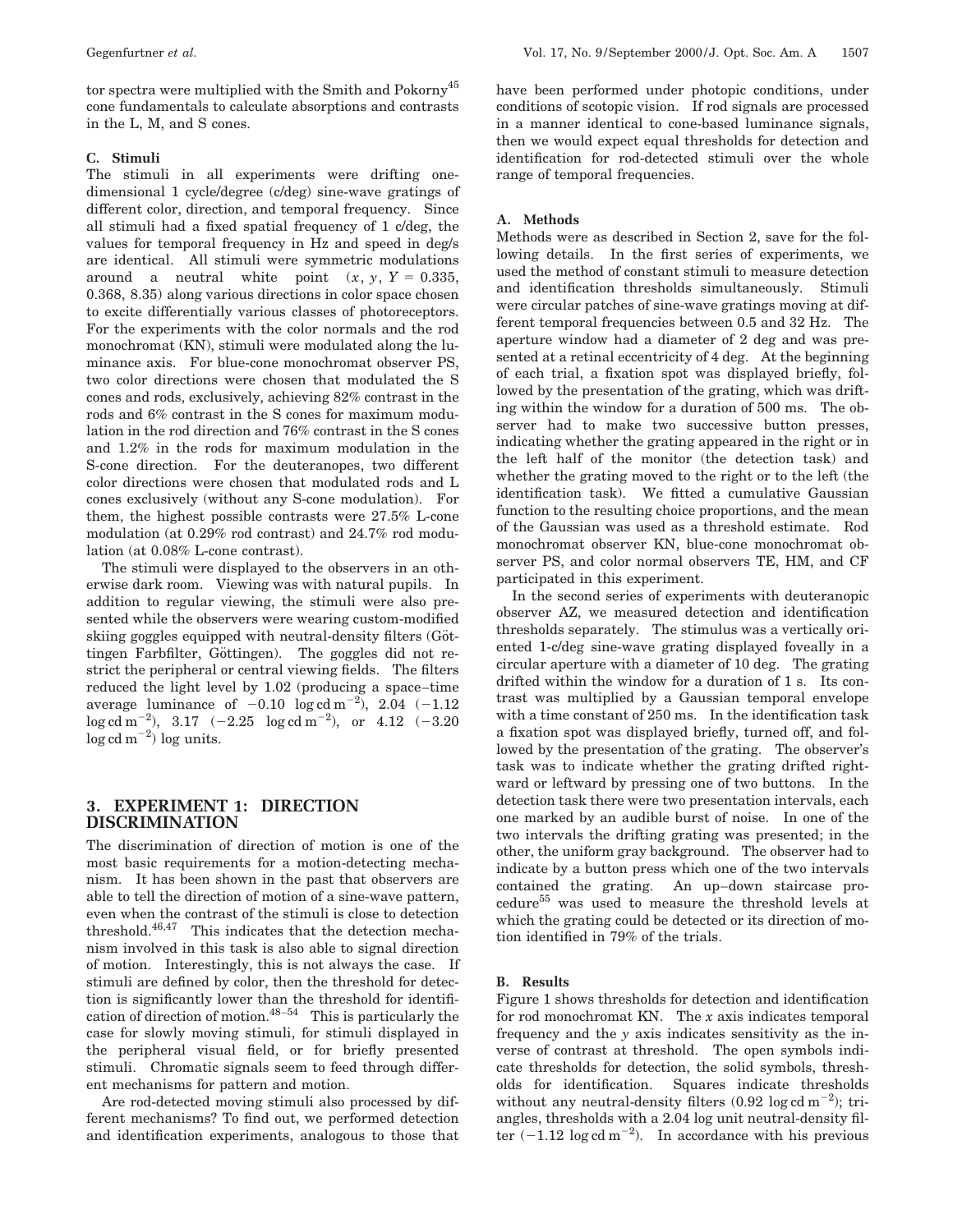flicker measurements made under similar conditions,<sup>6</sup> his temporal contrast sensitivity curve (i.e., for threshold detection) is bandpass at the higher light level (0.92  $\log$  cd m<sup>-2</sup>) and becomes lowpass and shifted toward lower temporal frequencies at the lower light level  $(-1.12)$  $\log$  cd m<sup>-2</sup>).

Generally, thresholds for detection are slightly lower than thresholds for identification. The average detection/identification threshold ratio was 1.59 at 0.92  $\log$  cd m<sup>-2</sup> (*t* = 7.57, *p* < 0.001) and 1.48 at -1.12  $\log$  cd m<sup>-2</sup> (*t* = 4.687, *p* < 0.001). This seems particularly the case at the lower temporal frequencies. In both cases, the maximal detection/identification ratio was reached at the lowest temporal frequency of 0.5 Hz. These trends were confirmed for two other types of observer: the blue-cone monochromat and the color normals.

Figure 2 shows data from blue-cone monochromat observer PS. Detection and identification thresholds were measured at  $-1.12 \log \alpha$  m<sup>-2</sup> (triangles) and at  $-2.25$  $\log$  cd m<sup>-2</sup> (circles). As described in Section 2, stimuli for him were chosen by silent substitution to isolate rod vision. As for observer rod monochromat KN, thresholds for detection are slightly lower than thresholds for identification. The mean ratio of detection/identification sensitivities was 1.79 at  $-1.12$  log cd m<sup>-2</sup> (*t* = 8.905,  $p < 0.001$ ) and  $1.23$  at  $-2.25$   $\log \mathrm{cd\,m}^{-2}$  ( $t = 5.779,$  $p < 0.01$ ). Again, the maximal ratios were achieved at the lowest temporal frequency of 0.5 Hz.

We also performed the experiment with the three colornormal observers, HM, CF, and TE. Only data from TE are shown here. Data from CF and HM were similar in all aspects. In color-normal observers, rod and cone responses cannot be completely distinguished. It can only be assumed that cones dominate at the highest light levels and rods become more effective as light level decreases. Figure 3 shows detection and identification sen-



Fig. 1. Thresholds for detection and identification of 1-c/deg moving-grating stimuli for observer KN, a rod monochromat. The *x* axis plots temporal frequency, and the *y* axis plots sensitivity as the inverse of contrast at threshold. Open symbols, thresholds for detection; solid symbols, thresholds for identification. Squares, thresholds measured at a space–time-averaged luminance of 0.92 log cd m<sup>-2</sup>; triangles, thresholds measured at  $-1.12 \log \mathrm{cd\ m^{-2}}$ .



Fig. 2. Detection and identification thresholds for S-cone monochromat PS, who has only functioning rods and S cones. Triangles, thresholds measured at  $-1.12$  log cd m<sup>-2</sup>; circles, those measured at  $-2.25 \log \text{cd m}^{-2}$ . Otherwise, symbols as in Fig. 1. As described in Section 2, stimuli for PS were modulated so as to isolate rod vision by the silent substitution technique.



Fig. 3. Detection and identification thresholds for color-normal observer (TE). Squares, triangles, and circles, thresholds measured at 0.92,  $-1.12$ , and  $-3.20 \log \alpha$  m<sup>-2</sup>, respectively. Otherwise, symbols as in Fig. 1. The smaller solid circle at 0.5 Hz indicates that this threshold was extrapolated from responses to contrasts lower than 100%.

sitivities at  $0.92$  (squares),  $-1.12$  (triangles), and at  $-3.20$  (circles) log cd m<sup>-2</sup>. At photopic light levels (squares), detection and identification sensitivities are quite close with a mean ratio of 1.16. That ratio increases slightly to  $1.236$  ( $-1.12$  log cd m<sup>-2</sup>) and to  $1.313$  $(-3.20 \log \text{cd m}^{-2})$ . Again, the only pronounced differences between detection and identification occur at the lowest temporal frequencies.

In all the above experiments, we found small differences between detection and identification thresholds. However, the differences seem to exist not only for the conditions mediated by rods (Figs. 1 and 2) but also to some extent in the conditions probably mediated by cones (Fig. 3, top curves). Furthermore, the interpretation of all the above results suffers from the problem that the photopic and scotopic luminance systems were not compared under identical conditions. For the color-normal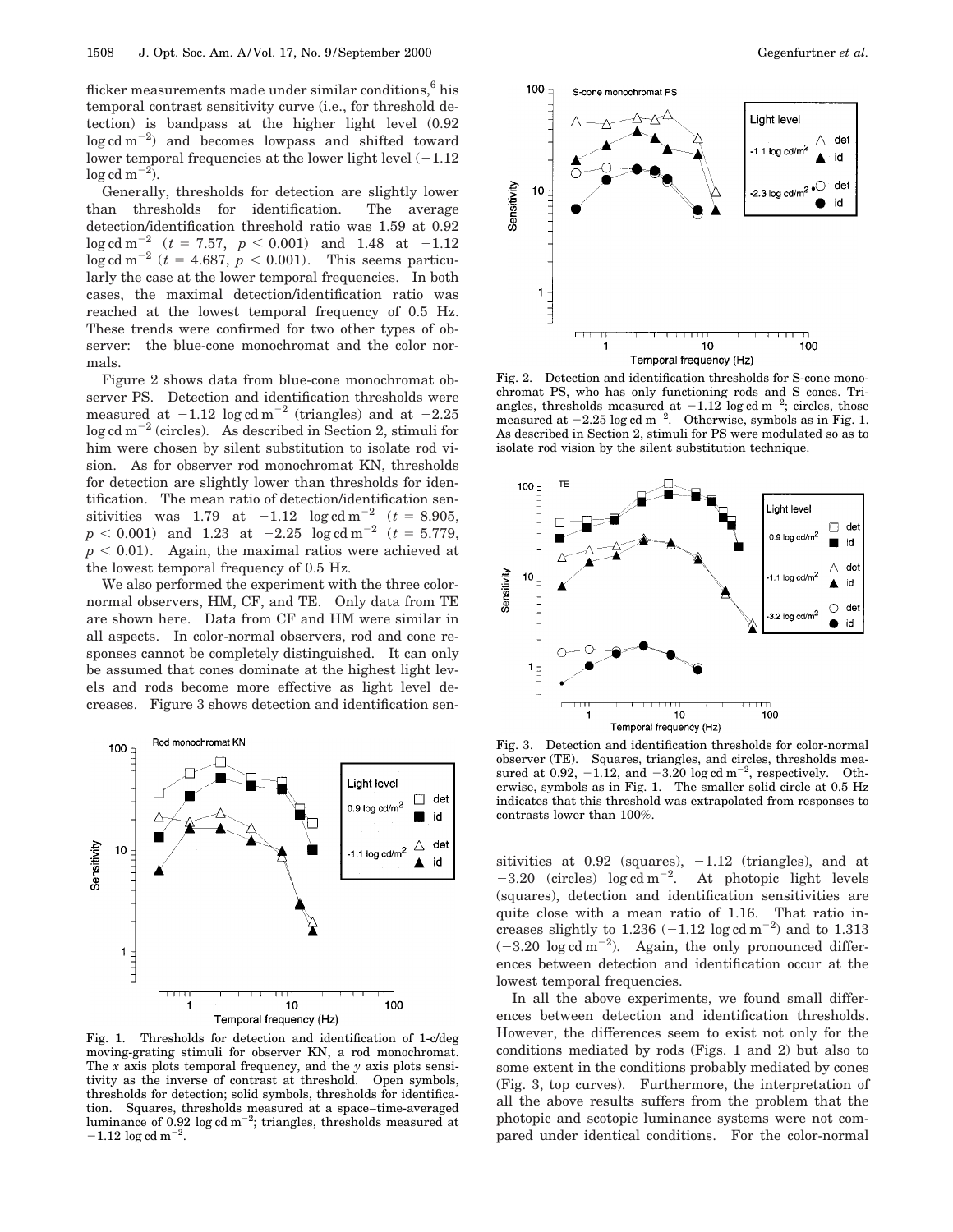observers, there is no way to stimulate rods and cones in our experiments selectively. We can achieve only three degrees of freedom on our monitor display system, whereas normal observers have four different types of photoreceptors. One can only assume that vision at low light levels reflects the activity of the rods and vision at higher light levels reflects the activity of the cones. However, even if isolation for a single photoreceptor type is achieved, the difference in the absolute light level itself will have a profound effect on visual processing speed (see, e.g., Stockman *et al.*).29,32 On the other hand, rod monochromats allow perfect, selective stimulation of scotopic vision but not direct comparison with cone vision. For the S-cone monochromat, it is possible to compare rod with S-cone vision at the same light level. However, functional magnetic resonance images from the motionselective cortex in the same S-cone monochromat observer suggest that the S-cone-mediated contrast sensitivity is far smaller than L- and M-cone-mediated contrast sensitivity to luminance signals in the normal observer.<sup>56</sup> Such differences are potentially confounding. A solution is to resort to dichromatic observers, who have rods and intact L- (deuteranopes) or M-(protanopes) cones, and therefore only three degrees of freedom owing to the loss of the other X-chromosome-linked cone photopigment.

Figure 4 shows detection and identification thresholds for one typical deuteranope (AZ), measured at four different light levels, for his L cones and for his rods. Note that these experiments were carried out with large, foveally presented targets. Under these conditions, there

are no significant differences between detection and identification thresholds. Interestingly, the rod thresholds for observer AZ are fairly constant over the whole range of different light levels, whereas sensitivity for his L cones varies by a factor of  $\sim$ 200. At the lowest light level,  $-2.25 \log \mathrm{cd/m^2}$ , L-cone thresholds could no longer be measured. This makes it quite likely that the thresholds shown in Fig. 3 for the normal observer at that and lower light levels are solely mediated by rod vision.

#### **C. Discussion**

None of our observers showed large differences between detection and identification thresholds for rod vision. However, for most of the observers (the rod monochromat, the S-cone monochromat, and the normal observers), we found small but significant differences at low temporal frequencies, where thresholds for detection were slightly lower than thresholds for identification of direction of motion. Does this discrepancy resemble the differences that have been reported between detection and identification for isoluminant stimuli? $48-54$  Clearly not; there are qualitative differences between chromatically detected (cone) motion and rod-detected motion. The threshold ratios we observed for rod stimuli of  $\sim 2.0$  for 0.5-Hz stimuli are similar to what is found for foveal isoluminant stimuli,<sup>53,57</sup> not for peripheral isoluminant stimuli. Indeed, at the retinal eccentricities used in our experiments, much higher ratios—between 3 and 10 rather than between 1 and 1.8—are typically observed for chromatic motion.<sup>48,49,51</sup> The differences found between rod-



Temporal frequency (Hz)

Fig. 4. Detection (open symbols) and identification (solid symbols) thresholds for deuteranope AZ for four different space–time-averaged luminances:  $0.92, -0.10, -1.12,$  and  $-2.25$  cd m<sup>-2</sup>. L-cone-activating and rod-activating stimuli are indicated by squares and circles, respectively.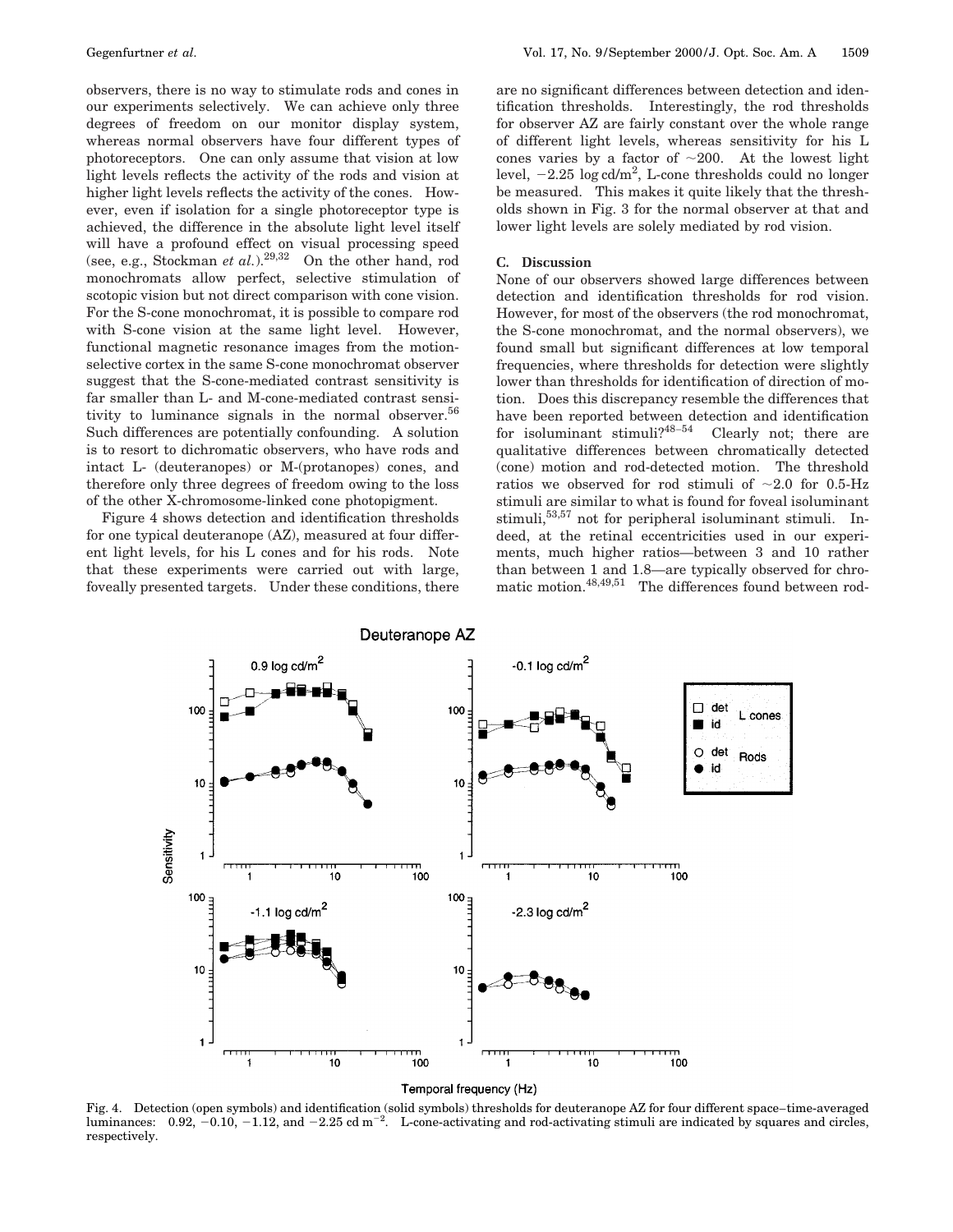detected motion perception and cone-based luminance motion detection are small in comparison with those found between cone-based luminance and chromatic motion detection, and they are unlikely to influence motion perception very much. Finally, for large, foveally presented stimuli, the differences between detection and identification thresholds disappear almost completely (Fig. 4).

## **4. EXPERIMENT 2: PERCEIVED SPEED**

Besides identifying an object's direction of motion, a basic component of motion perception is judging its speed. Recently, it has been shown that, for a large variety of stimuli, the perception of speed is far from veridical. $58-62$ In particular, at slow temporal frequencies, stimuli defined by color or flicker appear to move much slower than luminance-defined stimuli of the same physical speed. Moreover, for color- or flicker-defined stimuli, the speed percept is significantly dependent on their contrast. It is unknown whether similar departures from veridicality occur for rod motion perception. We therefore decided to determine the relative perceived speed of gratings under scotopic conditions. In such experiments, it is critically important that the cones are not stimulated and that only rods detect the gratings. Otherwise, any residual cone activation will significantly influence the velocity judgments. This is impossible to achieve in color-normal observers because in the design of silent substitution experiments, the quantal absorptions in three separate cone classes and in the rods must be taken into account. We therefore chose once again to conduct the perceived speed experiments in dichromatic observers, who are missing one of the X-chromosome-linked cone photopigments. To achieve the maximal contrast in the rods, we used deuteranopes who lack functional M cones. As described in Section 2, it is possible to devise high-contrast stimuli for these observers that differentially activate L cones or rods. It is known that luminance-based motion perception of deuteranopes behaves essentially normal $49$  and is presumably driven by the L cones exclusively. These properties not only allowed us to isolate rod stimulation, but they also allowed a direct comparison of the perceived speed of stimuli as seen through the rod and the cone visual systems.

## **A. Methods**

Methods were as described in Section 2, with the following exceptions. The objective of the experiments was to determine the speed required for observers to make a perceptual match between a comparison and a standard stimulus. On each trial, the observer's task was to judge which one of two simultaneously presented moving 1-c/ deg sine-wave gratings moved faster. Each stimulus presentation consisted of two viewing windows, 21 deg wide by 7 deg high, juxtaposed vertically. One window contained the standard target, which always had a fixed temporal frequency. The other window contained the comparison target; the temporal frequency of which was determined with a staircase procedure. The central horizontal border of each window was positioned at 0.5 deg from the center of the screen. To avoid systematic bias of speed judgements by motion aftereffects, we randomly assigned the direction (left or right) and the position (upper or lower window) of the standard. The two gratings always moved in opposite directions, and the spatial starting phase of the two gratings was randomized.

A spatial, two-alternative, forced-choice procedure was used to drive the staircase, which adjusted the temporal frequency (or speed) of the comparison stimulus. Twelve reversals of the staircase were obtained for each comparison, resulting in six threshold estimates.<sup>55</sup> In each experiment, five comparison stimuli were interleaved, and two separate staircases were run for each comparison. The contrast of the comparison stimuli was varied both above and below the contrast of the standard, in halfoctave steps. In each session the standard could be a rod-isolating or a L-cone isolating stimulus, and the comparison stimuli were all either rod- or L-cone isolating. The standard L-cone stimulus had a contrast of 10.68%: The L-cone comparison stimuli had contrasts of 5.33%, 8.01%, 10.68%, 21.36%, and 27.5%. The standard rod stimulus had a contrast of 9.68%; the rod comparison stimuli had contrasts of 4.84%, 7.26%, 9.68%, 19.36%, and 24.69%. The mean velocity of the comparison at the match was determined from six experiments, each representing the mean of six estimates. Thus each data point is based on of a total of 36 estimates.

## **B. Results**

Figure 5 shows the results for deuteranope observer AZ for three different luminance levels: 0.92 (no filter condition),  $-0.10$  (1.02 log unit filter condition), and  $-1.12$  $(2.04 \text{ log unit filter condition}) \log \text{cd m}^{-2}$ . The temporal frequency was 1 Hz. Absolute contrast (in % rod contrast or % L-cone contrast) is plotted on the *x* axis. Relative speed (standard/comparison) is plotted on the *y* axis. The symbols correspond to conditions in which a rod (circles) or L-cone (squares) standard stimulus was used. Solid symbols indicate conditions in which the standard and comparison stimuli activated the same class of photoreceptor (i.e., either rods or cones); open symbols, conditions in which they activated different ones.

Especially at higher light levels, a small but significant dependence of perceived speed on contrast is observed. That is, higher contrasts lead to an increase in perceived speed, as has been reported in other studies for comparable conditions.58–<sup>62</sup> Furthermore, when the standard and comparison stimuli activate the same type of photoreceptor, the ratio of perceived velocities is close to unity, which indicates equivalent motion perception. However, when a rod-detected moving stimulus is compared with a cone-detected standard (open squares), it appears to move significantly slower than the standard. For the data depicted in Fig. 5, the rod comparison stimuli having the same contrast as the L-cone standard (10%) are perceived to move at  $72\%$  (0.92  $\log$  cd m<sup>-2</sup>),  $79\%$  (-0.10  $\log$  cd m<sup>-2</sup>), and 86%  $(-1.12 \log \text{cd m}^{-2})$  of the speed of the standard. Vice versa, the L-cone comparison stimuli, when compared with the 10% contrast rod standard (open circles), are perceived to move significantly faster at  $\sim$ 135% (0.92)  $\log \mathrm{cd\,m}^{-2}), \, \sim$   $114\%$  (  $-0.10$   $\log \mathrm{cd\,m}^{-2}), \, \mathrm{and} \, \sim$   $112\%$  (  $-1.12$  $\log$  cd m<sup>-2</sup>) of the speed of the rod standard. Note that these results cannot be explained by sensitivity differ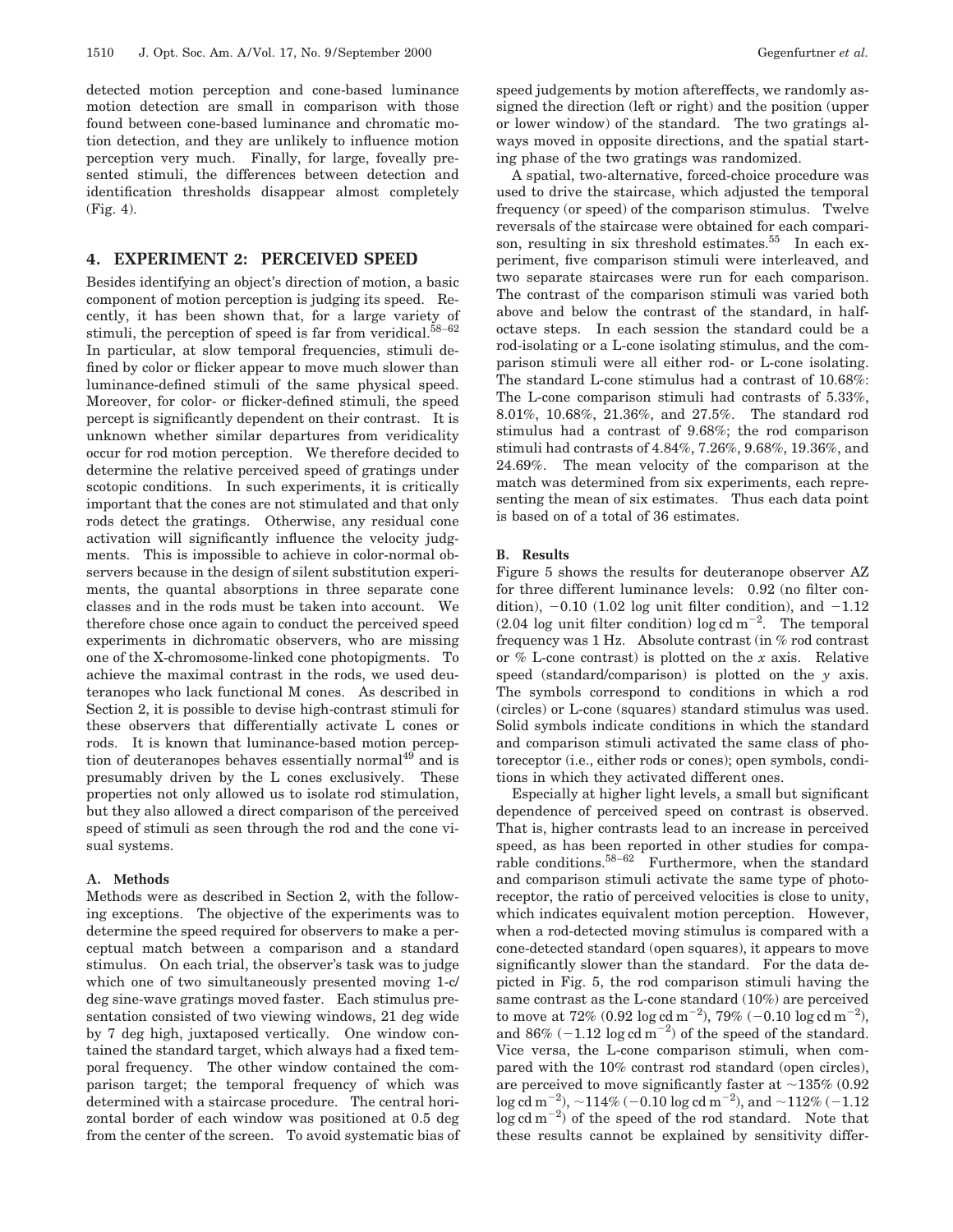ences between rods and cones. The differences in relative perceived speed between rods and cones are fairly stable over the three different light levels, whereas their relative sensitivity changes by approximately a factor of 20.

Figure 6 shows average data from all four deuteranopic observers for four temporal frequencies (0.5, 1, 2, and 4 Hz) and for three light levels  $(0.92, -0.10, \text{ and } -1.12)$  $\log$  cd m<sup>-2</sup>). Perceived speed of 10% contrast rod stimuli is shown compared with that of a 10% contrast L-cone stimulus (open symbols), and vice versa (solid symbols). The dashed lines at a perceived speed of 1.0 indicates where rod motion perception would be veridical (i.e., equal to that of the cone-detected standard). An analysis of variance revealed significant main effects of receptor type  $(F_{1,3} = 7.66, p < 0.05)$ , temporal frequency  $(F_{3,9})$  $= 11.4, p < 0.01$ , and a highly significant interaction between receptor type and temporal frequency  $(F_{3,9})$  $= 32.107, p \le 0.001$ . At low temporal frequencies, the



Fig. 5. Perceived speed as a function of contrast for deuteranope AZ for three different space–time-averaged luminances: 0.92,  $-0.10$ , and  $-1.12 \log \alpha \mathrm{d m}^{-2}$ . Temporal frequency was 1 Hz. Absolute contrast (in % rod or % L-cone contrast) is plotted on the *x* axis. Relative speed (standard/comparison) is plotted on the *y* axis. Circles, conditions for which a rod standard stimulus was used; squares, conditions for which a L-cone standard stimulus was used. Solid symbols, conditions for which standard and comparison stimuli activated the same classes of photoreceptor (i.e., either rods or L cones); open symbols, conditions for which standard and comparison stimuli activated different classes of photoreceptor.

4 deuteranopic observers



Fig. 6. Perceived speed averaged across deuteranopes, AZ, MM, GE, and SH, for temporal frequencies of 0.5, 1, 2, and 4 Hz. Perceived speed for a 10% contrast rod stimulus is compared with the perceived speed for a 10% contrast L-cone stimulus. Error bars,  $\pm 1$  standard error of the mean. Dashed lines at a perceived speed of 1.0 indicates where rod motion perception would be veridical (i.e., identical with cone motion perception).

data are clearly different from veridical, with the rod stimuli appearing slower by  $\sim$  20–30%. For medium and high temporal frequencies, this is no longer the case. With increasing temporal frequency, the difference diminishes, so that at  $\sim$ 4-Hz rod and cone stimuli are perceived veridically and equally fast. At higher temporal frequencies, there seems to be a small trend in the opposite direction, with rod stimuli appearing to move slightly faster. This resembles an analogous finding for cone stimuli that at high temporal frequencies stimuli of lower contrast appear to move slightly faster than stimuli of higher contrast. $47,60$  Interestingly, the results are basically Interestingly, the results are basically identical for three different light levels, which indicates that the finding is not based on relative sensitivity differences between rods and cones. At  $0.92 \log \mathrm{cd/m^2}$ , cones are  $\sim$  20 times more sensitive than rods, whereas at  $-1.12$  $\log$  cd/m<sup>2</sup>, cones and rods are about equally sensitive (see Fig. 4). Also, rods are more sensitive at the lower temporal frequencies, but it is at the high temporal frequencies at which both rod and cone stimuli appear to move veridically.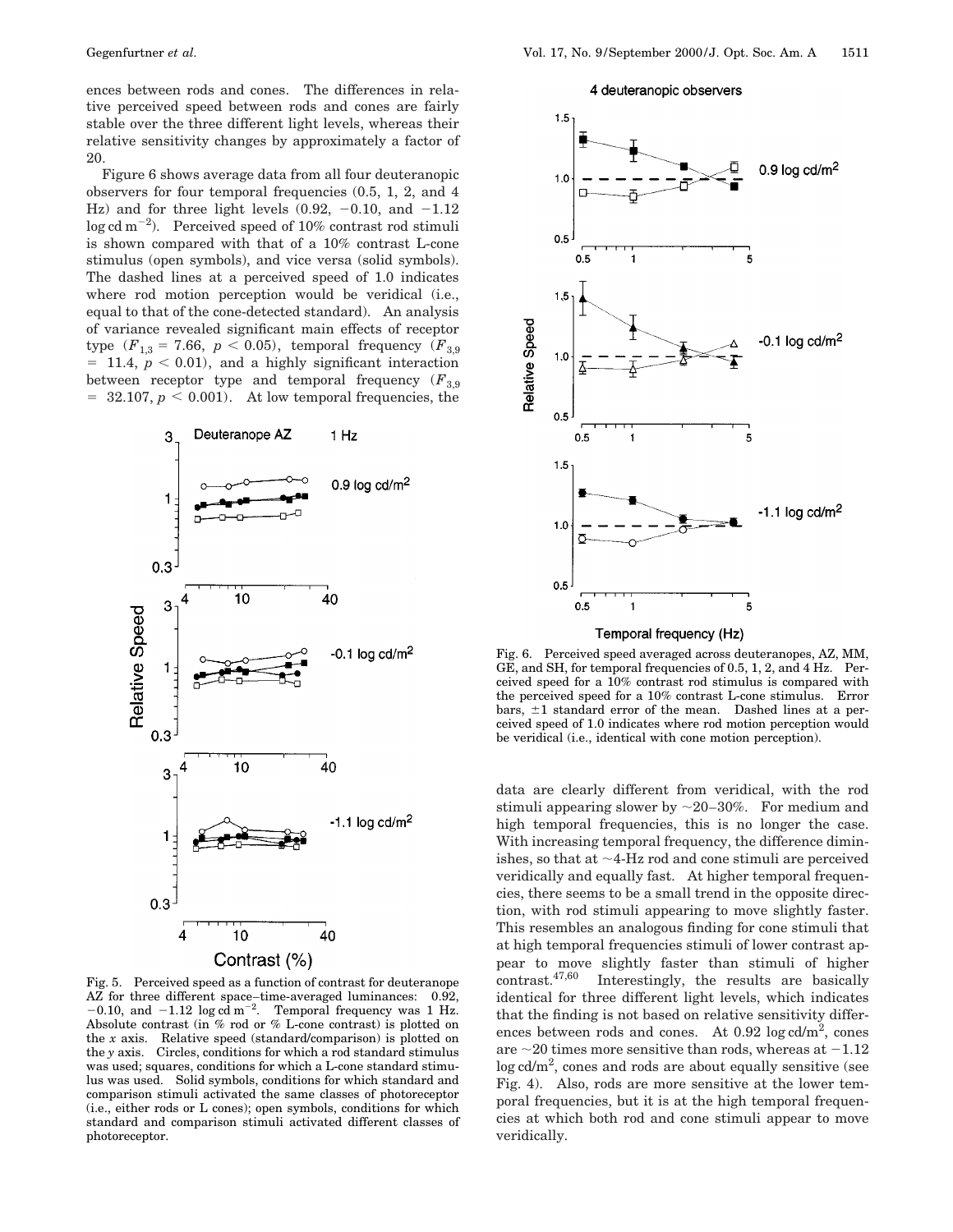# **5. GENERAL DISCUSSION**

Our results show that motion perception is handicapped at scotopic light levels. Thresholds for detecting moving stimuli are negligible or unaffected, but the perception of the speed of moving stimuli is severely impaired at low temporal frequencies. The same stimuli when activating rods appear to move  $\sim$ 20–25% slower than when activating cones. This perceptual slowing could have consequences, when one relies solely on rod vision or when one shifts between rod and cone vision; for example, while driving at night.

## **A. Comparison with Isoluminant Stimuli**

At first sight, the deficits of rod motion perception appear quite similar to those for the perception of isoluminant motion stimuli. Isoluminant stimuli also appear to move slower than luminance stimuli of comparable contrast, and there are also differences in the thresholds for motion detection and identification (e.g., Gegenfurtner and Hawken<sup>14</sup>). But there are marked differences between the results for rod-detected motion stimuli and for isoluminant motion stimuli. First, the perceived slowing is much more dramatic for isoluminant stimuli than for roddetected stimuli. High-contrast isoluminant gratings moving at a physical speed of 1 deg/s appear to move  $\sim$ 50% slower than a 10% contrast luminance grating; whereas rod-detected stimuli appear to move  $\sim 20\%$ slower. Second, speed perception for isoluminant stimuli is highly dependent on contrast. $60$  Rod motion is only slightly contrast dependent and certainly not more than cone-based luminance motion (see Fig. 5). This second observation suggests that the rod deficit might be due to distal factors, rather than central factors.

The question is then how differences in the spatial and temporal filtering in the rods and cones could indirectly influence motion perception. It is relevant to note that any spatial or temporal preprocessing *per se* will not influence the preferred velocity of a single elementary motion detector,  $63-66$  since the preferred velocity depends only on the spatial distance between the two receptive fields of the detector and on the time delay between the two receptive fields. In other words, the velocity preferred by any one motion detector would be the same for rods and cones. But the output signal of any elementary motion detector (EMD) will also heavily depend on the contrast of the input signal, and this relationship is nearly linear over a wide range of contrasts. Therefore, attenuating high spatial and high temporal frequencies will reduce the output of the EMD's tuned to these frequencies, whereas EMD's tuned to low spatial and low temporal frequencies will not be affected.

There is, of course, strong spatial and temporal lowpass filtering in the rod visual system. Extensive psychophysical evidence implies that the retinal spatial summation area and temporal integration time are much larger for rod signals than that for cone. Although many factors must be taken into account, including retinal eccentricity, background intensity, stimulus duration, and whether the summation is truly complete or not, it can generally be said that, for dark-adapted peripheral rod vision, Ricco's area of total spatial summation is valid up to

Likewise, depending upon stimulus configuration and retinal eccentricity, Bloch's Law of total temporal summation is valid up to 200–270 ms for fully dark-adapted peripheral rod vision, decreasing with light adaptation to  $\sim$ 100 ms.<sup>68,72,78–83</sup> In contrast, for dark-adapted foveal cone vision, Bloch's Law holds up to  $\sim\!100$  ms, decreasing with light adaptation to 30–60 ms.68,81,83–<sup>86</sup>

Larger spatial and longer temporal summation for rod vision will result in severe low-pass filtering of the input signal, both in the temporal and in the spatial domain. This will reduce the responses of EMD's with a short distance and a short time delay between their two receptive fields or, equivalently, EMD's highly sensitive to high spatial and high temporal frequencies. Given that the spatial frequency of all our stimuli was constant at 1 c/deg, we have to consider only temporal properties here. Thus, for rods, the signal in the low-velocity (long time delay) detectors relative to the signal in the high-velocity detectors will be higher than for the cones. If perceived speed is determined from the population response of all motion detectors (e.g., Heeger $s^{\tilde{z}}$ ), then rod stimuli should appear to move slower whenever the low-velocity detectors are contributing significantly. Note that this explanation involves only distal (retinal) processing differences between rod and cones and assumes identical central processing.

## **B. Magno- and Parvo-Pathways**

Rod signals are fed through the same ganglion cells that are used by the cones. Physiological evidence from the primate seems to support a dominant rod input to the magnocellular retino-geniculate pathway.19,20,88 In comparison, the rod input to P-pathway cells is weak but does not differ in latency from the stronger input to the M-pathway cells.20 In psychophysical experiments in humans, $^{21}$  it was found that at eccentricities beyond 15 deg, visual acuity under scotopic conditions was significantly higher than that of the magnocellular system. The researchers concluded that the basis of this higher acuity must therefore be the summation over many P-pathway cells, which receive rod input. However, Lee *et al.*<sup>20</sup> argue that the rod input to P-pathway cells is so weak—in their experiments 100% modulation delivered only a few spikes—that it is unlikely that it could be the substrate for scotopic spatial vision.

Like the psychophysical results of Lennie and Fairchild, $^{21}$  our psychophysical results at a first glance seem to rule out the possibility that rods send signals only to magnocellular ganglion cells, because rod motion appears somewhat similar to motion at isoluminance and different from motion under photopic conditions. But the differences we observe between scotopic vision and vision at isoluminance make it clear that the similarities are superficial. Since rod motion is only slightly dependent on contrast, it seems likely that rod signals are processed in the same manner as photopic, cone-based motion signals. Therefore no conclusion can be drawn, on the basis of our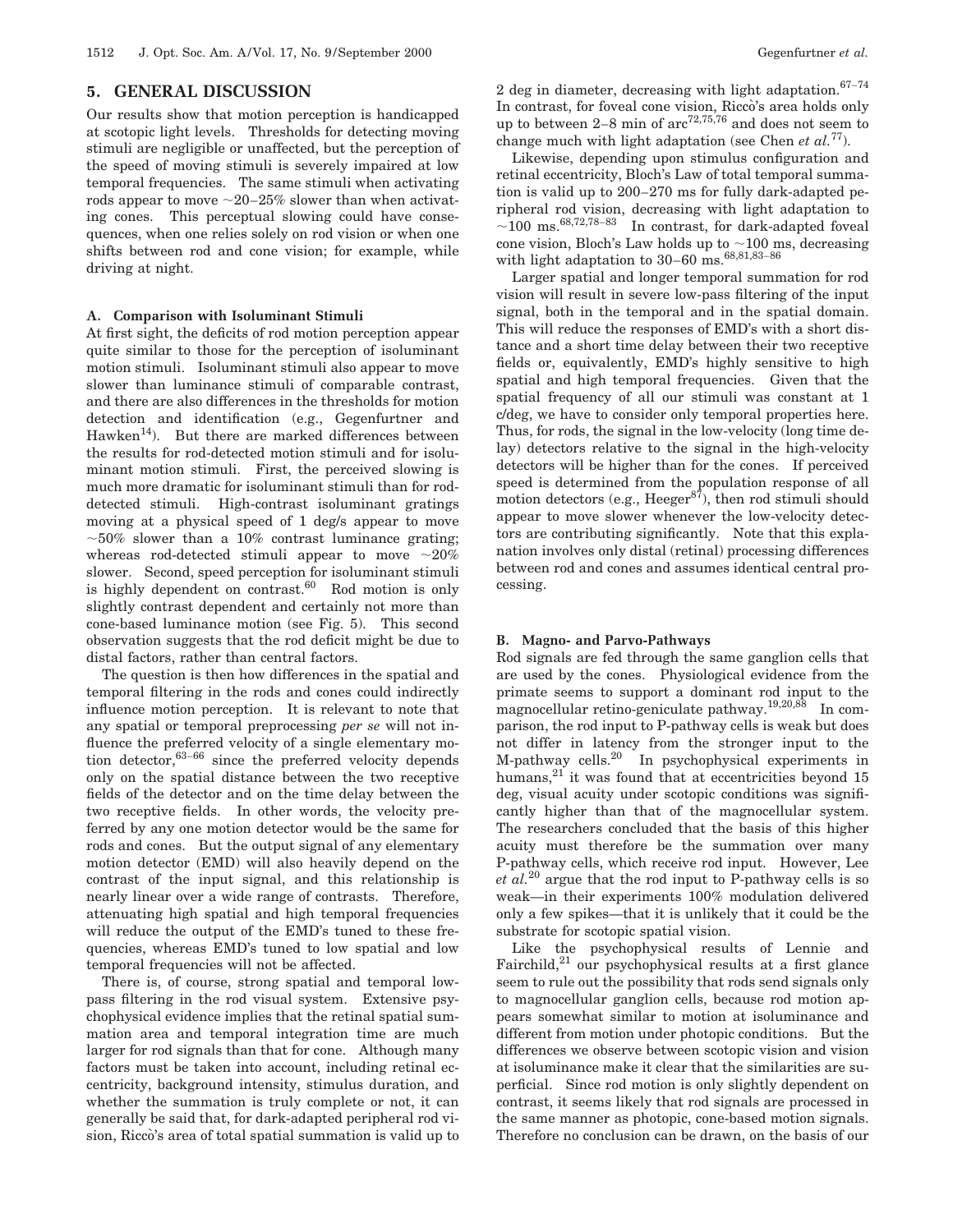data, as to whether the rod substrate for motion perception is mainly through parvocellular or through magnocellular channels.

#### **C. Two Retinal Pathways**

It is interesting that no effect of light level on roddetected velocity was observed, even though rod flicker signals are processed by two separate systems with different temporal characteristics: a slow system dominating at low luminances and a fast system at high. $5,27-33$  However, psychophysical investigations suggest that there is little or no difference between the spatial extents of the neural excitation pools of the two signals.28,31 Moreover, if the differences between rod and cone motion is largely due to filtering by the rod photoreceptors themselves or to the early spatial and temporal summing of their signals (or both), rather than to the subsequent retinal pathway characteristics, then no change of perceived velocity with a change in luminance should be expected. At the intensity levels we tested (see Fig. 6), both rod pathways are active. The faster pathway, which is shared more intimately with the cones, however, would be expected to dominate at higher temporal frequencies, at which the effect of contrast on perceived speed is no longer present.

#### **D. Comparison with Other Studies**

Our results agree well with the few published studies of scotopic motion processing. Takeuchi and De Valois<sup>89</sup> found some impairment of scotopic motion processing. In a recent conference paper, Turner *et al.*<sup>90</sup> also described a slowing of rod motion, albeit only by 5–10%. However, the smaller effect they report might have been caused by the method they used to differentiate rod and cone responses. Subjects wore a neutral-density filter over one eye, and a septum was used to separate the right and left visual field. Such a procedure might lead to only partial separation of the responses, because it is known that some of the relevant motion areas (e.g., area MT) receive inputs from both hemispheres.  $91-93$  An interaction might have caused some degree of "correction" to the impaired rod motion signal. Also, given that Turner *et al.*<sup>90</sup> looked at speeds from 2.83 to 5.65 deg/s, they might have missed some of the effect, which is largest at low speeds. More recently, Grossman and Blake<sup>94</sup> have shown that coherent motion detection is affected little at scotopic light levels. They did find impaired perception of biological motion and of form-from-motion at scotopic light levels. However, in both of these studies, light level was a confounding factor, which could have contributed to the results. This is not the case in our experiments with deuteranopic observers.

# **6. CONCLUSIONS**

Our results show that motion perception is deficient at low light levels. Although detection of motion is still possible, low temporal frequency stimuli predominantly activating the rods appear to move slower than those predominantly activating the cones. As a result of the contrast dependence of perceived speed, departures from veridicality will occur under conditions in which the rod visual system works alone; seriously impairing finely tuned and accurate motor activity and responding. More important, failures of synchronization will occur under conditions where both the rod and the cone visual systems work simultaneously, and these can have important consequences. For example, when one is driving at night the region illuminated by the headlights of the car is processed mostly by the cones. The remaining visual field is in the dark and is processed mostly by rods. This region typically includes the outermost parts of the visual fields where translatory motion signals are largest (see, e.g., Warren and Kurtz<sup>95</sup>). This might lead to an underestimation of the speed of our movement through the environment, which in turn might elicit a compensatory and possibly fatal speeding up of the movement.96

# **ACKNOWLEDGMENTS**

We are grateful to Doris Braun and Matthias Franz for valuable discussions. We thank Tilmann Eckle and Andreas Zwick for administrating and participating in many of the experiments. K. Gegenfurtner was supported by a Heisenberg Fellowship from the Deutsche Forschungsgemeinschaft (DFG Ge 879/4-1), H. Mayser by a fellowship from the Fortune Program, grant F.1222279.1 (Universitätsklinikum, Tübingen), and L. Sharpe by a Hermann und Lilly Schilling Professur (Stifterverband für die Deutsche Wissenschaft, Essen).

The corresponding author, K. Gegenfurtner, can be reached at the address on the title page, by telephone at 49-7071-601607, by fax at 49-7071-601616, or by e-mail at karl@kyb.tuebingen.mpg.de.

## **REFERENCES**

- 1. R. F. Hess, L. T. Sharpe, and K. Nordby, eds., *Night Vision: Basic, Clinical, and Applied Aspects* (Cambridge U. Press, Cambridge, UK, 1990).
- 2. T. Takeuchi and K. K. De Valois, ''Velocity discrimination in scotopic vision,'' Invest. Ophthalmol. Visual Sci. **39**, 1077 (1998).
- 3. K. R. Gegenfurtner, H. Mayser, and L. T. Sharpe, ''Seeing movement in the dark,'' Nature **398**, 475–476 (1999).
- 4. E. Grossman, R. Blake, and T. Palmieri, ''Motion perception at scotopic light levels,'' Invest. Ophthalmol. Visual Sci. Suppl. **39**, 1076 (1998).
- 5. J. D. Conner and D. I. A. MacLeod, ''Rod photoreceptors detect rapid flicker,'' Science **195**, 689–699 (1977).
- 6. R. F. Hess and K. Nordby, ''Spatial and temporal limits of vision in the achromat,'' J. Physiol. (London) **371**, 365–385 (1986).
- 7. R. J. Snowden, R. F. Hess, and S. J. Waugh, ''The processing of temporal modulation at different levels of retinal illuminance,'' Vision Res. **35**, 775–789 (1995).
- 8. S. M. Zeki, "Functional organization of a visual area in the posterior bank of the superior temporal sulcus of the rhesus monkey,'' J. Physiol. (London) **236**, 549–573 (1974).
- 9. T. D. Albright, "Direction and orientation selectivity of neurons in visual area MT of the macaque,'' J. Neurophysiol. **52**, 1106–1130 (1985).
- 10. D. J. Felleman and D. C. Van Essen, ''Distributed hierarchical processing in the primate cerebral cortex,'' Cereb. Cortex **1**, 1–47 (1991).
- 11. A. B. Watson, A. J. Ahumada, and J. E. Farrell, ''Window of visibility: a psychophysical theory of fidelity in timesampled visual motion displays,'' J. Opt. Soc. Am. A **3**, 300– 307 (1986).
- 12. S. J. Anderson and D. C. Burr, "Spatial and temporal selec-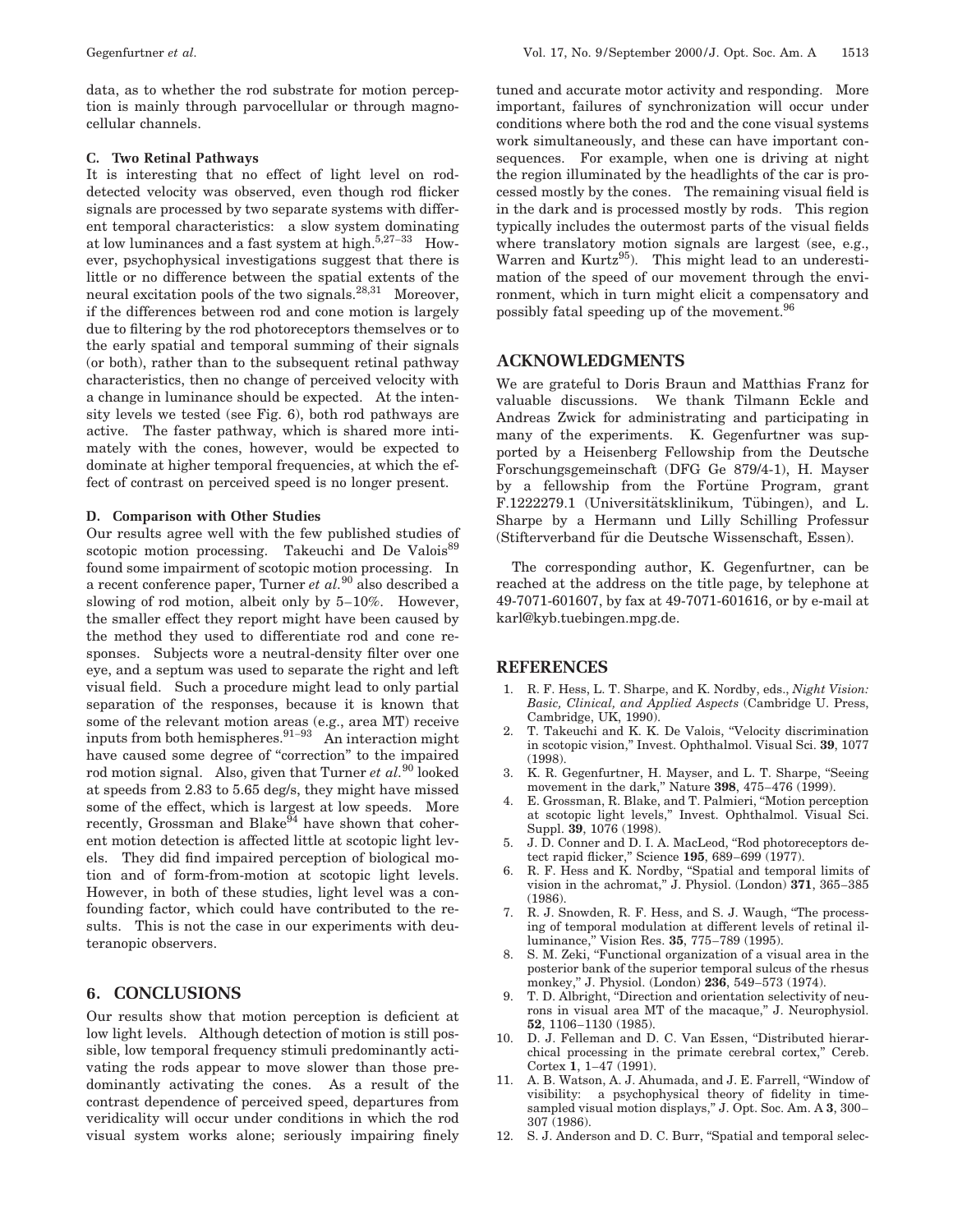tivity of the human motion detection system,'' Vision Res. **25**, 1147–1154 (1985).

- 13. R. F. Hess and R. J. Snowden, ''Temporal properties of human visual filters: number, shapes and spatial covariation,'' Vision Res. **32**, 47–59 (1992).
- 14. K. R. Gegenfurtner and M. J. Hawken, ''Interactions of color and motion in the visual pathways,'' Trends Neurosci. **19**, 394–401 (1996).
- 15. J. H. Maunsell, T. A. Nealey, and D. D. DePriest, ''Magnocellular and parvocellular contributions to responses in the middle temporal visual area (MT) of the macaque monkey,'' J. Neurosci. **10**, 3323–3334 (1990).
- 16. V. P. Ferrera, T. A. Nealey, and J. H. R. Maunsell, ''Responses in macaque visual area V4 following inactivation of the parvocellular and magnocellular LGN pathways,'' J. Neurosci. **14**, 2080–2088 (1994).
- 17. V. Virsu and B. B. Lee, ''Light adaptation in cells of macaque lateral geniculate nucleus and its relation to human light adaptation,'' J. Neurophysiol. **50**, 864–877 (1983).
- 18. V. Virsu, B. B. Lee, and O. D. Creutzfeldt, ''Mesopic spectral responses and the Purkinje shift of macaque lateral geniculate cells,'' Vision Res. **27**, 191–200 (1987).
- 19. K. Purpura, E. Kaplan, and R. M. Shapley, "Background light and the contrast gain of primate retinal ganglion cells,'' Proc. Natl. Acad. Sci. USA **85**, 4534–4537 (1988).
- 20. B. B. Lee, V. C. Smith, J. Pokorny, and J. Kremers, ''Rod inputs to macaque ganglion cells,'' Vision Res. **37**, 2813– 2828 (1997).
- 21. P. Lennie and M. D. Fairchild, ''Ganglion cell pathways for rod vision,'' Vision Res. **34**, 477–482 (1994).
- 22. P. Sterling, M. Freed, and R. G. Smith, ''Microcircuitry and functional architecture of the cat retina,'' Trends Neurosci. **9**, 186–193 (1986).
- 23. N. W. Daw, R. J. Jensen, and W. J. Brunken, "Rod pathways in mammalian retinae,'' Trends Neurosci. **13**, 110– 115 (1990).
- 24. H. Kolb and R. Nelson, ''Rod pathways in the retina of the cat,'' Vision Res. **23**, 301–302 (1983).
- 25. H. Wässle and B. B. Boycott, "Functional architecture of the mammalian retina,'' Physiol. Rev. **71**, 447–480 (1991).
- 26. E. Soucy, Y. Wang, S. Nirenberg, J. Nathans, and M. Meister, ''A novel signaling pathway from rod photoreceptors to ganglion cells in mammalian retina,'' Neuron **21**, 481–493 (1998).
- 27. J. D. Conner, ''The temporal properties of rod vision,'' J. Physiol. (London) **332**, 139–155 (1982).
- 28. L. T. Sharpe, A. Stockman, and D. I. A. MacLeod, ''Rod flicker perception: scotopic duality, phase lags and destructive interference,'' Vision Res. **29**, 1539–1559 (1989).
- 29. A. Stockman, L. T. Sharpe, E. Zrenner, and K. Nordby, ''Slow and fast pathways in the human rod visual system: ERG and psychophysics,'' J. Opt. Soc. Am. A **8**, 1657–1665 (1991).
- 30. L. T. Sharpe, C. C. Fach, and A. Stockman, ''The spectral properties of the two rod pathways,'' Vision Res. **33**, 2705– 2720 (1993).
- 31. L. T. Sharpe, J. Hofmeister, C. C. Fach, and A. Stockman, ''Spatial relations of flicker signals in the two rod pathways,'' J. Physiol. (London) **474**, 421–431 (1994).
- 32. A. Stockman, L. T. Sharpe, K. Rüther, and K. Nordby, "Two signals in the human rod visual system: a model based on electrophysiological data,'' Visual Neurosci. **12**, 951–970 (1995).
- 33. L. T. Sharpe and A. Stockman, ''Rod pathways: the importance of seeing nothing,'' Trends Neurosci. **22**, 497–504 (1999).
- 34. H. Mayser, T. Eckle, D. I. Braun, K. R. Gegenfurtner, and L. T. Sharpe, ''Motion perception at scotopic levels,'' Invest. Ophthalmol. Visual Sci. Suppl. **39**, 1076 (1998).
- 35. L. T. Sharpe and K. Nordby, ''The photoreceptors in the achromat,'' in *Night Vision: Basic, Clinical, and Applied Aspects*, R. F. Hess, L. T. Sharpe, and K. Nordby, eds. (Cambridge U. Press, Cambridge, UK, 1990), pp. 335–389.
- 36. S. Kohl, T. Marx, I. Giddings, H. Jägle, S. G. Jacobson, E. Apfelstedt-Sylla, E. Zrenner, L. T. Sharpe, and B. Wiss-

inger, ''Total colorblindness is caused by mutations in the gene encoding the  $\alpha$ -subunit of the cone photoreceptor cGMP-gated cation channel,'' Nature Gen. **19**, 257–259 (1998).

- 37. J. Nathans, I. H. Maumenee, E. Zrenner, B. Sadowski, L. T. Sharpe, R. A. Lewis, E. Hansen, T. Rosenberg, M. Schwartz, J. Heckenlively, E. Traboulsi, R. Klingaman, T. Bech-Hansen, G. R. LaRoche, D. Alcorn, R. Pagan, W. Murphy, and R. Weleber, ''Genetic heterogeneity among bluecone monochromats,'' Am. J. Hum. Genet. **53**, 987–1000 (1993).
- 38. A. Stockman, L. T. Sharpe, and C. C. Fach, ''The spectral sensitivity of the human short-wavelength sensitivity cones derived from thresholds and color matches,'' Vision Res. **39**, 2901–2927 (1999).
- 39. L. T. Sharpe, A. Stockman, H. Jägle, and J. Nathans, "Opsin genes, cone photopigments and color vision,'' in *Color Vision: From Genes to Perception*, K. R. Gegenfurtner and L. T. Sharpe, eds. (Cambridge U. Press, Cambridge, UK, 1999), pp. 3–51.
- 40. L. T. Sharpe, A. Stockman, H. Jägle, H. Knau, G. Klausen, A. Reitner, and J. Nathans, ''Red, green, and red–green hybrid photopigments in the human retina: correlations between deduced protein sequences and spectral sensitivities measured psychophysically,'' J. Neurosci. **18**, 10053–10069 (1998).
- 41. H. Jägle, L. T. Sharpe, and J. Nathans, "Rayleigh matches and X-chromosome-linked pigment genes,'' available from Herbert Jägle at Universitätsaugenklinik, Forschungsstelle für Experimentelle Ophthalmologie, Röntgenweg 11, D-72076 Tübingen, Germany.
- 42. D. Brainard, "Calibration of a computer controlled color monitor,'' Color Res. Appl. **14**, 23–34 (1989).
- 43. G. Wyszecki and W. S. Stiles, *Color Science: Concepts and Methods, Quantitative Data and Formulae*, 2nd ed. (Wiley, New York, 1982).
- 44. H. Irtel, "Computing data for color-vision modeling," Behav. Res. Methods Instrum. Comput. **24**, 397–401 (1992).
- 45. V. C. Smith and J. Pokorny, ''Spectral sensitivity of the foveal cone photopigments between 400 and 500 nm,'' Vision Res. **15**, 161–171 (1975).
- 46. A. B. Watson, P. G. Thompson, B. J. Murphy, and J. Nachmias, ''Summation and discrimination of gratings moving in opposite directions,'' Vision Res. **20**, 341–347 (1980).
- 47. P. Thompson, ''Discrimination of moving gratings at and above detection threshold,'' Vision Res. **23**, 1533–1538 (1983).
- 48. D. T. Lindsey and D. Y. Teller, ''Motion at isoluminance: discrimination/detection ratios for moving isoluminant gratings,'' Vision Res. **30**, 1751–1761 (1990).
- 49. P. Cavanagh and S. Anstis, ''The contribution of color to motion in normal and color-deficient observers,'' Vision Res. **31**, 2109–2148 (1991).
- 50. K. T. Mullen and J. C. Boulton, ''Absence of smooth motion perception in color vision,'' Vision Res. **32**, 483–488 (1992).
- 51. J. Palmer, L. A. Mobley, and D. Y. Teller, ''Motion at isoluminance: discrimination/detection ratios and the summation of luminance and chromatic signals,'' J. Opt. Soc. Am. A **10**, 1353–1362 (1993).
- 52. A. B. Metha, A. J. Vingrys, and D. R. Badcock, ''Detection and discrimination of moving stimuli: the effects of color, luminance, and encentricity,'' J. Opt. Soc. Am. A **11**, 1697– 1709 (1994).
- 53. K. R. Gegenfurtner and M. J. Hawken, ''Temporal and chromatic properties of motion mechanisms,'' Vision Res. **35**, 1547–1563 (1995).
- 54. C. F. Stromeyer, R. E. Kronauer, A. Ryu, A. Chaparro, and R. T. Eskew, ''Contributions of human long-wave and middle-wave cones to motion detection,'' J. Physiol. (London) **485.1**, 221–243 (1995).
- 55. H. Levitt, ''Transformed up–down methods in psychoacoustics,'' J. Acoust. Soc. Am. **49**, 467–477 (1971).
- 56. B. A. Wandell, A. B. Poirson, H. A. Baseler, G. M. Boynton, A. Huk, S. Gandhi, and L. T. Sharpe, ''Color signals in human motion-selective cortex,'' Neuron **24**, 901–909 (1999).
- 57. A. M. Derrington and G. B. Henning, "Detecting and dis-